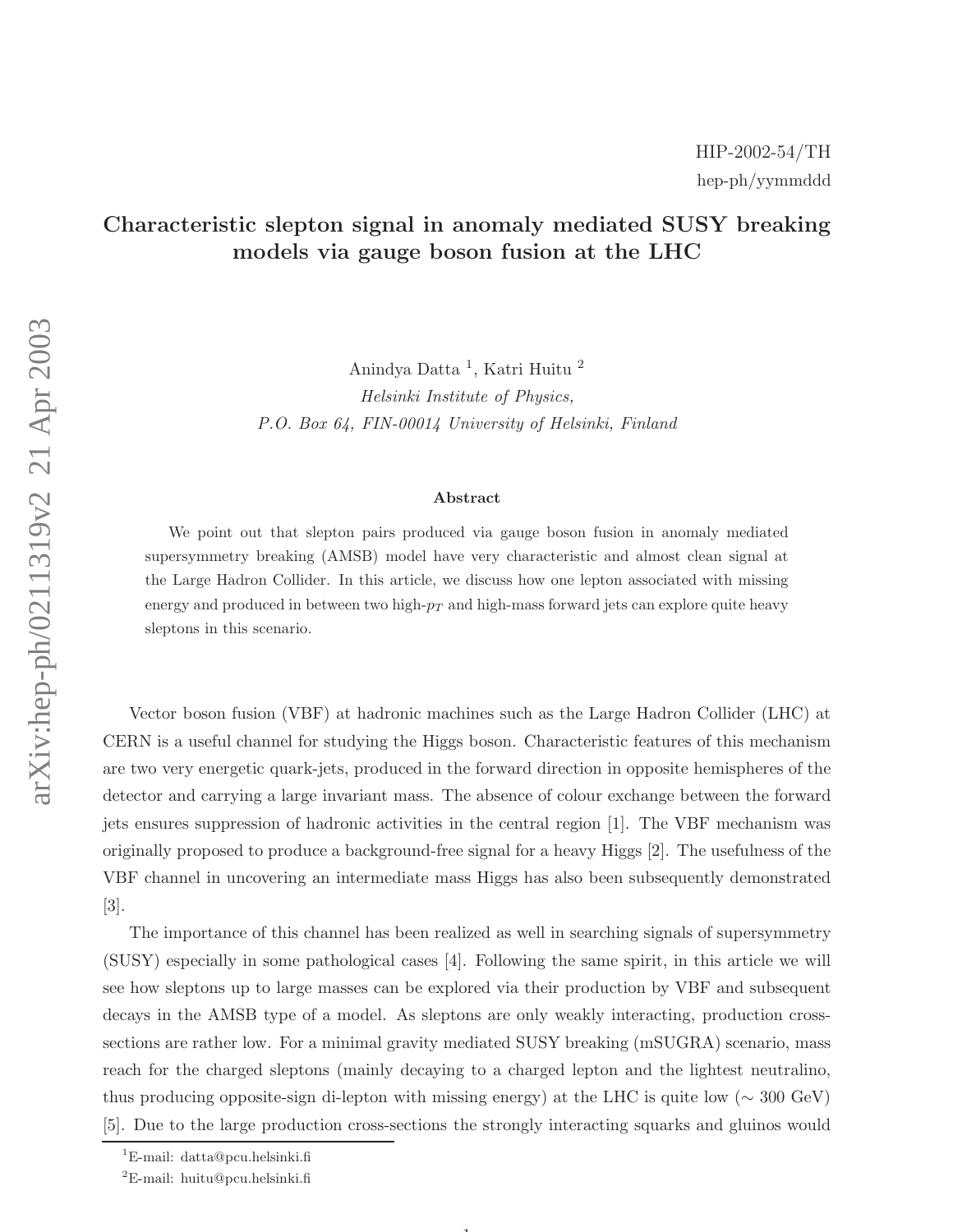be natural to investigate for the discovery of the SUSY particles [6] at the high energy hadron colliders. As for sleptons, couplings of the first two generations  $3$  to  $W$ ,  $Z$  and photons are almost model independent. They are determined by the gauge quantum numbers of these particles. Thus the slepton production cross-section mainly depends on one unknown parameter, the slepton mass.

The phenomenology of a particular SUSY model is largely determined by the mechanism of SUSY breaking. In the following, we will see that in the AMSB scenario, production of sleptons and their subsequent decays can yield an almost background free signal which is very characteristic and unique to this model. A nice feature of our signal is that it does not depend on the input parameters of the model in a delicate way.

Before delving into the details of signal and background, let us discuss briefly the essence of the AMSB spectra relevant to our analysis. A detailed description of the model and the spectra can be found in many articles [7, 8, 9]. Masses of the gauginos  $(M_i)$  and the scalars  $(M_s)$  can be written as the following:

$$
M_i = b_i \frac{g_i^2}{16\pi^2} m_{3/2}; \quad M_s^2 = c_s \frac{m_{3/2}^2}{(16\pi^2)^2} + m_0^2.
$$
 (1)

Here  $b_i$ 's are coefficients occurring in the  $\beta$ -functions of the appropriate gauge couplings and  $c_s$ 's are combinations of  $\beta$ -functions and anomalous dimensions of gauge and Yukawa couplings, see e.g. [8, 9]. For sleptons,  $c_s$ 's are negative quantities and  $m_0$  is a scalar mass parameter introduced to prevent sleptons from becoming tachyonic. The parameter  $m_0$  is the most model dependent part of the AMSB spectrum, since there are a number of ways to remove the tachyonic masses from the spectrum, see e.g. [10], leading to different additions to the scalar masses. We use the simplest choice, where the same mass parameter  $m_0$  is added to all the scalar masses (mAMSB model). The gravitino mass  $m_{3/2}$  is the only other mass parameter apart from  $m_0$  in this model.

Since the gaugino masses are proportional to the beta-functions of the corresponding gauge couplings, both the lightest neutralino (which is the LSP) and the lighter chargino turn out to be dominated by the wino, with their masses separated by a few hundreds of  $MeV$  [8]. The second lightest neutralino, on the other hand, is about three times heavier than the LSP and it is binodominated. This kind of a spectrum implies that the dominant (∼ 95 % or more, over the whole parameter space) decay mode for the lighter chargino is  $\chi_1^{\pm} \longrightarrow \pi^{\pm} \chi_1^0$  [11]. The pions in such cases are too soft to be detected, making the chargino practically invisible. The small mass difference of  $\chi_1^0$  and  $\chi_1^{\pm}$  is essential for the signal to be discussed here. This feature is not present in mSUGRA or gauge mediated symmetry breaking (GMSB) models, and this is why our signal is so unique<sup>4</sup>.

Now let us focus ourselves on the sleptons. Unlike the gauginos, slepton masses are dependent on  $m_0$  as well as on  $m_{3/2}$ . These two parameters have opposite effects on the slepton mass which is evident from eq. (1). Let us also note that the first two generations of the sleptons have almost equal masses due to the small contributions from the corresponding lepton masses. In addition, the

<sup>&</sup>lt;sup>3</sup>Throughout this paper, we will restrict ourselves to the first two generations of the sleptons.

<sup>&</sup>lt;sup>4</sup>We note that by taking non-universal boundary conditions one can tune a model to look like an AMSB model at any particular point of the parameter space. We do not aim to separate between those models and AMSB.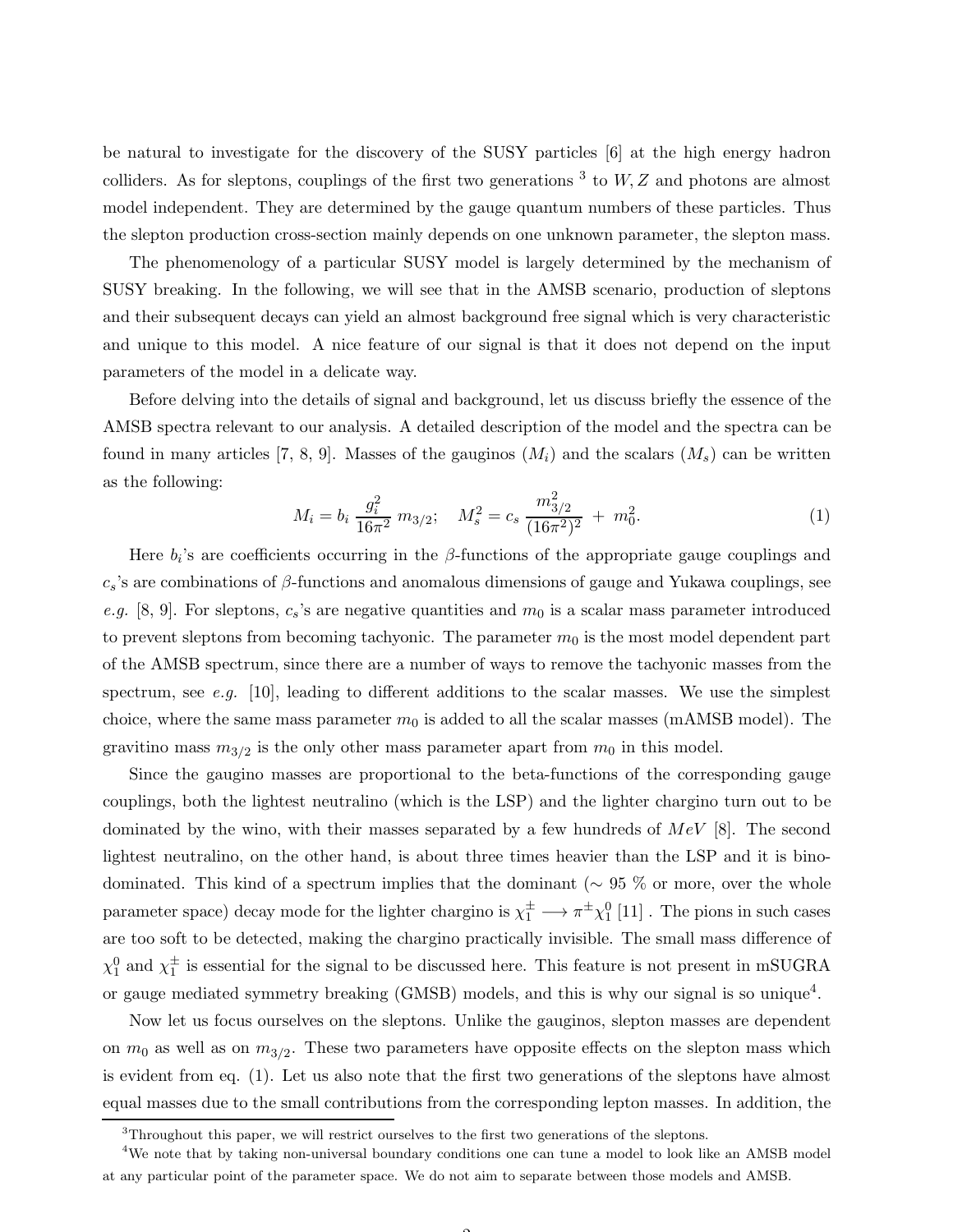left-handed and right-handed charged sleptons as well as the sneutrinos have masses close to each other in the mAMSB model [8]. Except for the stau, the slepton masses are not very sensitive to  $\tan \beta$ .

Depending on the mass parameters  $m_0$  and  $m_{3/2}$ , the sleptons can be heavier or lighter than the second lightest neutralino. The mass ordering determines the decay patterns of these scalars. The possible decay channels of  $l_L$  and  $\tilde{\nu}$  are

$$
\tilde{l}_L \to \nu_l \chi_1^-
$$
 or  $l^- \chi_i^0$ ,  $\tilde{\nu}_l \to l^- \chi_1^+$  or  $\nu_l \chi_i^0$ ,

where  $i = 1, 2$ . (We denote first two generations of sleptons and leptons by l and l.) Let us first discuss the case when the sleptons are lighter than the  $\chi_2^0$ . The decay branching ratio to the final state comprising  $\chi_1^{\pm}$  has higher (almost the double) branching ratio than the final state comprising the LSP. On the other hand  $\tilde{l}_R$  can decay to  $l^- \tau^{\pm}$   $\tilde{\tau}^{\mp}$  or to  $l^- \chi_1^0$  (this two body decay can take place because of a tiny bino-component in  $\chi_1^0$ ). The relative strength of these decays depends on tan β. When kinematically allowed, sleptons can decay to  $\chi_2^0$ . Since  $\chi_2^0$  is thrice as heavy as  $\chi_1^0$ or  $\chi_1^{\pm}$ , this new decay mode of  $\tilde{l}_L$  and  $\tilde{\nu}_l$  has a very small branching ratio<sup>5</sup>. On the other hand,  $\tilde{l}_R \to l^- \chi_2^0$  could be dominant when kinematically allowed. It is interesting to observe that the decay branching ratios of  $\tilde{l}_L$  and  $\tilde{\nu}_l$  do not change much over the parameter space in AMSB. This is an outcome of the characteristic spectrum of the model.  $\tilde{l}_L$  and  $\tilde{\nu}_l$  when decaying to the lighter chargino have a branching ratio about 66 % while rest of the time they are decaying to the lightest neutralino.

The signals of the AMSB scenario at a future  $e^+e^-$  linear collider were studied in the refs. [9, 12]. However, we find it important to look for the signature of the AMSB scenario at the LHC which is planned to start operation in next five years. Studies to probe anomaly mediation scenarios at the LHC, using decay cascades for strongly interacting squarks and gluinos, have been done in [13, 14]. In the present work we will concentrate only on slepton production and decay and see how our proposed signal carries the unique stamp of this kind of a model.

We are now in a position to discuss the signal of the sleptons we are interested in. Since the lighter chargino is invisible in our considerations,  $\tilde{l}_L$  decaying to  $\chi_1^{\pm}$  produces no charged lepton and  $\tilde{\nu}$  produces only one lepton. Thus from the decays of pair produced  $\tilde{l}_L \tilde{l}_L$ ,  $\tilde{\nu}_l \tilde{\nu}_l$  or  $\tilde{l}_L \tilde{\nu}_L$  one frequently has the one lepton and missing energy final state (with effective branching ratios of 43%, 43% and 54% respectively), unlike in the other SUSY breaking models. In contrast, pair production of  $\tilde{l}_R$ s always produces pair of leptons while decaying. We calculate the cross-sections for the processes  $pp \to \tilde{\nu}_l \tilde{l}_L, \tilde{\nu}_l \tilde{\nu}_l, \tilde{l}_L \tilde{l}_L$  associated with two forward jets, and consequent decays of the sleptons to produce one lepton final state. Therefore, the signal we will be looking for is two high- $p_T$  jets produced in the forward region of the detector along with an energetic lepton ( $e^{\pm}$  or  $\mu^{\pm}$ ) produced in the rapidity region between two jets. One lepton final state can also arise from

 $5$ This branching ratio cannot be bigger than 1- 2 % over the parameter space. So in spite of this new decay mode, decay branching ratios to  $\chi_1^0$  and  $\chi_1^{\pm}$  remain practically unchanged.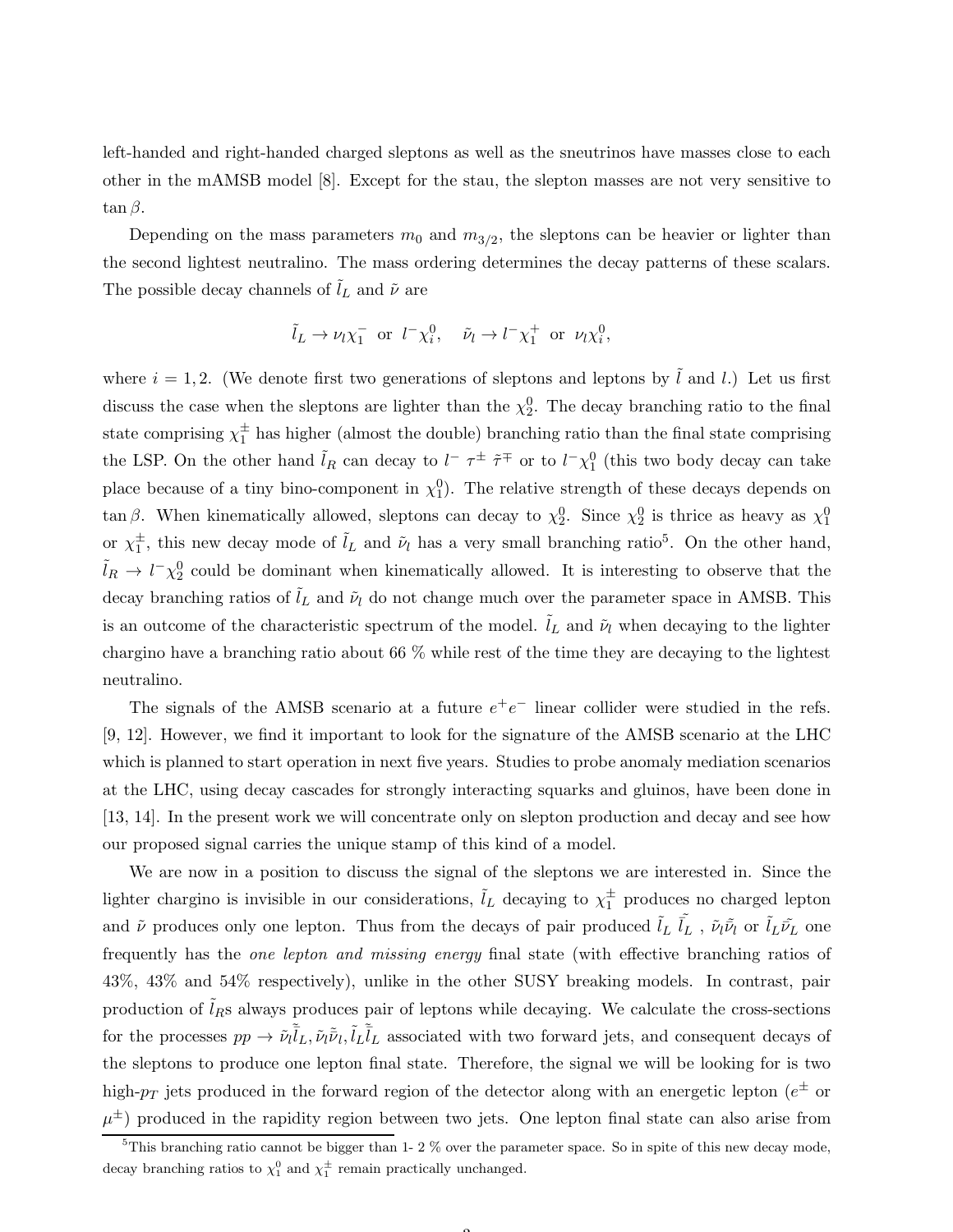the pair production of  $\chi_1^0 \chi_2^0$  and subsequent decay of  $\chi_2^0$ . However, this contribution is negligible compared to the ones we have discussed before <sup>6</sup>.



Figure 1: Generic parton level diagrams leading to slepton pair production with two jets at hadronic colliders. The diagrams in the first row dominantly contribute to our considered signal. Diagrams in the second row have a small contribution to our signal due to kinematic cuts.

The relevant generic Feynman diagrams are depicted in fig. 1. In the first row we have presented those diagrams which are really due to vector boson fusion. These diagrams contribute to the crosssection dominantly. The diagrams in the second row contribute to the slepton pair production along with two jets, but we have explicitly checked that they do not contribute to the total cross-section significantly as they do not survive the kinematic cuts. It is also important to note that for the first two diagrams in the second row, colored particles are exchanged along two final partons. For these processes, there are gluon emissions in the central rapidity region. As we demand for our signal that the central region between two forward jets be hadronically quiet, we expect that these diagrams would not pass the central jet veto. However, since we are limited to the LO diagrams, simulation of jet emission in the central region and use of central jet veto is beyond our calculation. We have evaluated numerically the amplitudes using the computer code HELAS [15] and then used a Monte Carlo routine to integrate over the phase-space. In our numerical calculations we have used the CTEQ4L set of parton parametrisation in [16].

To show the efficacy of our chosen VBF channel for large slepton masses, we will first present the cross-sections for the slepton pair production at the LHC energies in fig. 2. For the purpose of comparison, we will also present the cross-section of slepton pair via Drell-Yan (DY) production. From the figure it is evident that for large slepton masses the VBF cross-section is larger than the DY cross-section, which falls off quite fast with slepton mass. The advantage of using the VBF method for slepton production at LHC becomes even more obvious - at least at the preliminary

4

<sup>&</sup>lt;sup>6</sup>The cross section for  $pp \to \chi_1^0 \chi_2^0 \to$  one lepton final state remains below  $10^{-2}$  fb for the allowed parameter range.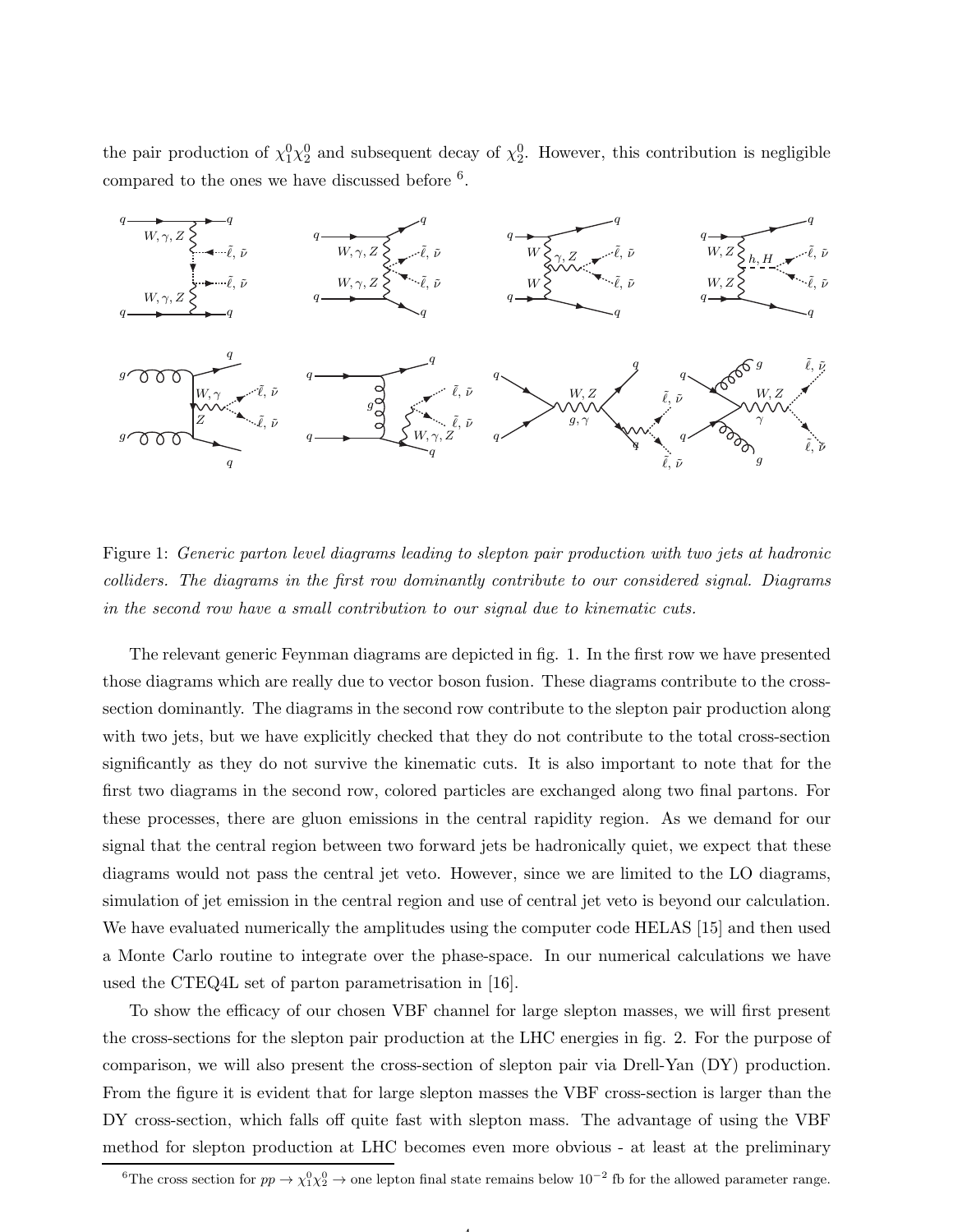

Figure 2: Cross-sections of slepton pair production from VBF and DY channels. Kinematic cuts defined in the text have been used to calculate the VBF cross-sections.

stage - when we note that in calculating the VBF cross-sections we have used the kinematic cuts defined in the following part of the text, while there are no kinematic cuts applied in calculation of the DY cross-section.

The proposed signal is not background free. Similar events can be faked by the production of a real or virtual W along with two forward jets, followed by the leptonic decay of the  $W$ . Such final states can arise in the SM from real emission corrections to single W-production process  $(\mathcal{O}(\alpha_s^2\alpha_W^2))$ as well as from the electroweak W production along with two jets  $(\mathcal{O}(\alpha_W^4))$ . We have calculated the full tree-level contribution to the process  $pp \to j_f j_f(W, W^* \to) l \nu$  using the package MADGRAPH [17]. Transverse mass distribution of the above background has a sharp edge for the leptons coming from the decay of a real W. On the other hand,  $l\nu$  coming from a  $W^*$ , can smear the sharp edge of this transverse-mass distribution. The finite detector resolution is another source for smearing. To take into account the detector effects we have (gaussian) smeared the jet and lepton energies using [18]:

$$
\Delta E_j/E_j = 0.6/\sqrt{E_j} + 0.03, \qquad \Delta E_l/E_l = 0.15/\sqrt{E_j} + 0.01
$$

for the signal and all background processes. Finally, we calculate the missing  $p_T$  by imposing the conservation of momentum along transverse direction.

The other source of one lepton background is  $WZ$  production along with 2 forward jets, followed by the leptonic decay of  $W$  and invisible decay of  $Z$  to a pair of neutrinos. We have also estimated this background.

We plot the normalised transverse mass distribution of signal (coming from  $\tilde{l}\tilde{\nu}$  production and decay. For this plot we have used  $m_{\tilde{l}} = m_{\tilde{\nu}} = 163 \text{ GeV}$  and  $m_{\chi_1^0} = m_{\chi_1^+} = 90 \text{ GeV}$ . The kinematics of all three processes contributing to the signal are very similar, since all the sleptons as well as the lightest neutralino and chargino are almost degenerate in mass in AMSB model. Thus we present only the  $l\tilde{\nu}$  case.) and backgrounds in figure 3 for illustration. The sharp decrease of  $W/W^*$ 

5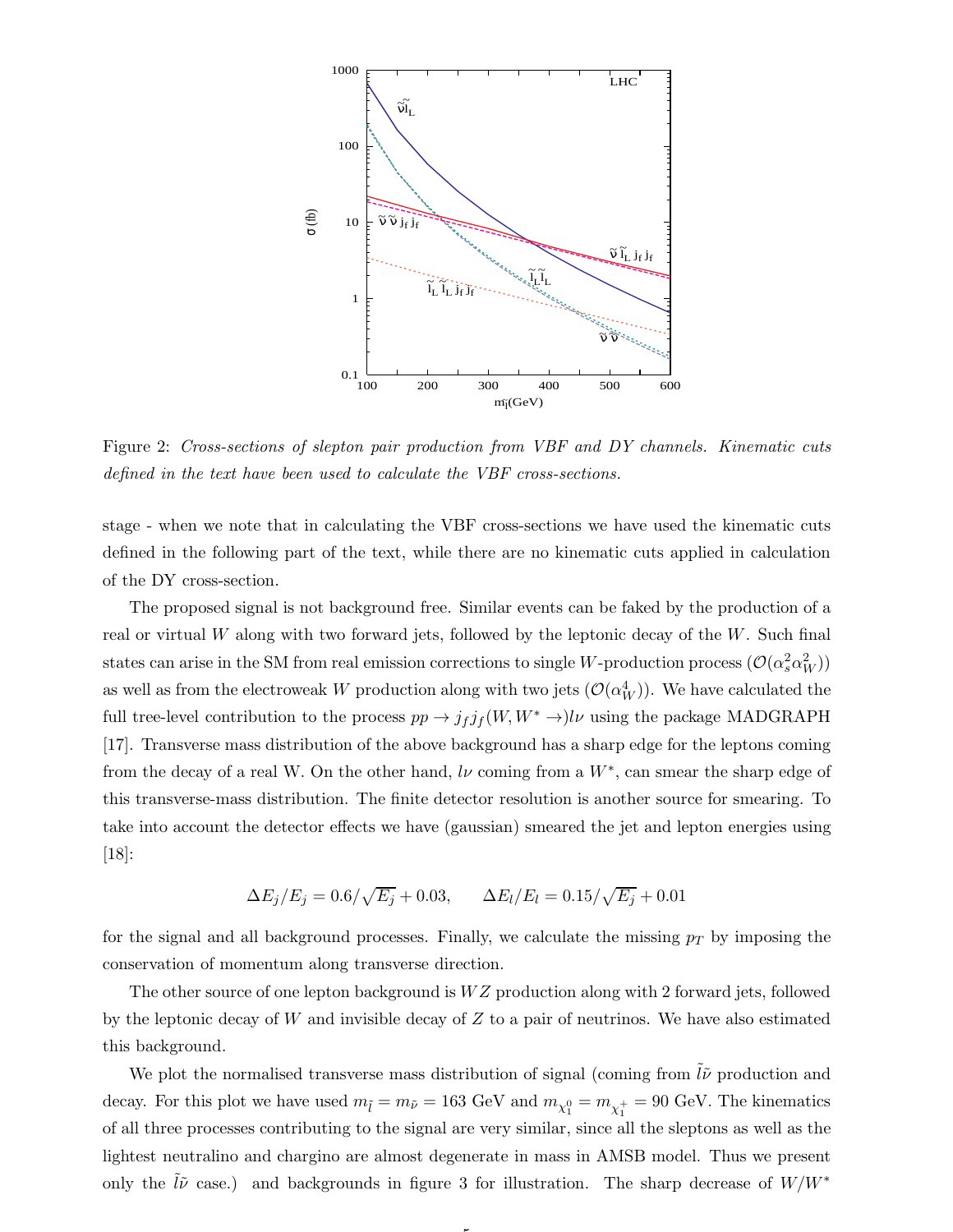

Figure 3: Normalised transverse mass distribution of signal and backgrounds. The small structures in the plots are due to Monte Carlo fluctuations.

background around W-mass, clearly points to the fact that dominant part of this background comes from a real W production, while the tail of this distribution beyond W-mass is due to the contribution from off-shell  $W$ , in addition to the detector resolution effects, which we have taken into account as well. The other background from  $WZ$  production has similar kind of transverse mass distribution to that of the signal. For heavier charged-sleptons/sneutrinos the maximum (which is not very sharp) of the signal distribution is shifted more towards right. From the distributions it is evident that once we demand that the transverse mass constructed from the lepton and the missing  $p_T$  vector is greater than 100 GeV, a large part of W, W<sup>\*</sup> background can be removed. In this process we loose part of the signal and  $WZ$  background. We will soon see that the remaining number of signal events is enough to be statistically significant over the remaining background.

We have used the following set of cuts to minimize the background:

- Two forward jets in opposite hemispheres, with  $E_T > 40 \text{ GeV}$  and  $2.0 \leq |\eta_j| \leq 5.0$ .
- $\Delta \eta_{jj} > 4$ .
- $M_{inv}(jj) > 650 \text{ GeV}.$
- $E_T > 100 \text{ GeV}$ .
- $p_T^l > 15 \ GeV$ .
- $\bullet$   $|\eta_l|$  < 2.
- $m_T(lp_T) > 100 \text{ GeV}.$

Use of the above set of cuts reduces the one lepton background down to 16 fb (14 fb from  $WZ$ ) and 2 fb from  $W/W^*$  production). We have also estimated backgrounds coming from  $W^+W^-+2$ forward jets  $\rightarrow \nu \nu l^+l^-+2$  forward jets and  $(\gamma^*, Z \rightarrow)l^+l^-+2$  forward jets production, with one lepton going down the beam pipe. After the cuts these backgrounds are less than  $10^{-5}$  fb.

To calculate the signal significance over the background, it is very important to know the normalisation of the latter accurately. Unfortunately, the normalisation for the  $WZ$  production

 $\sqrt{2}$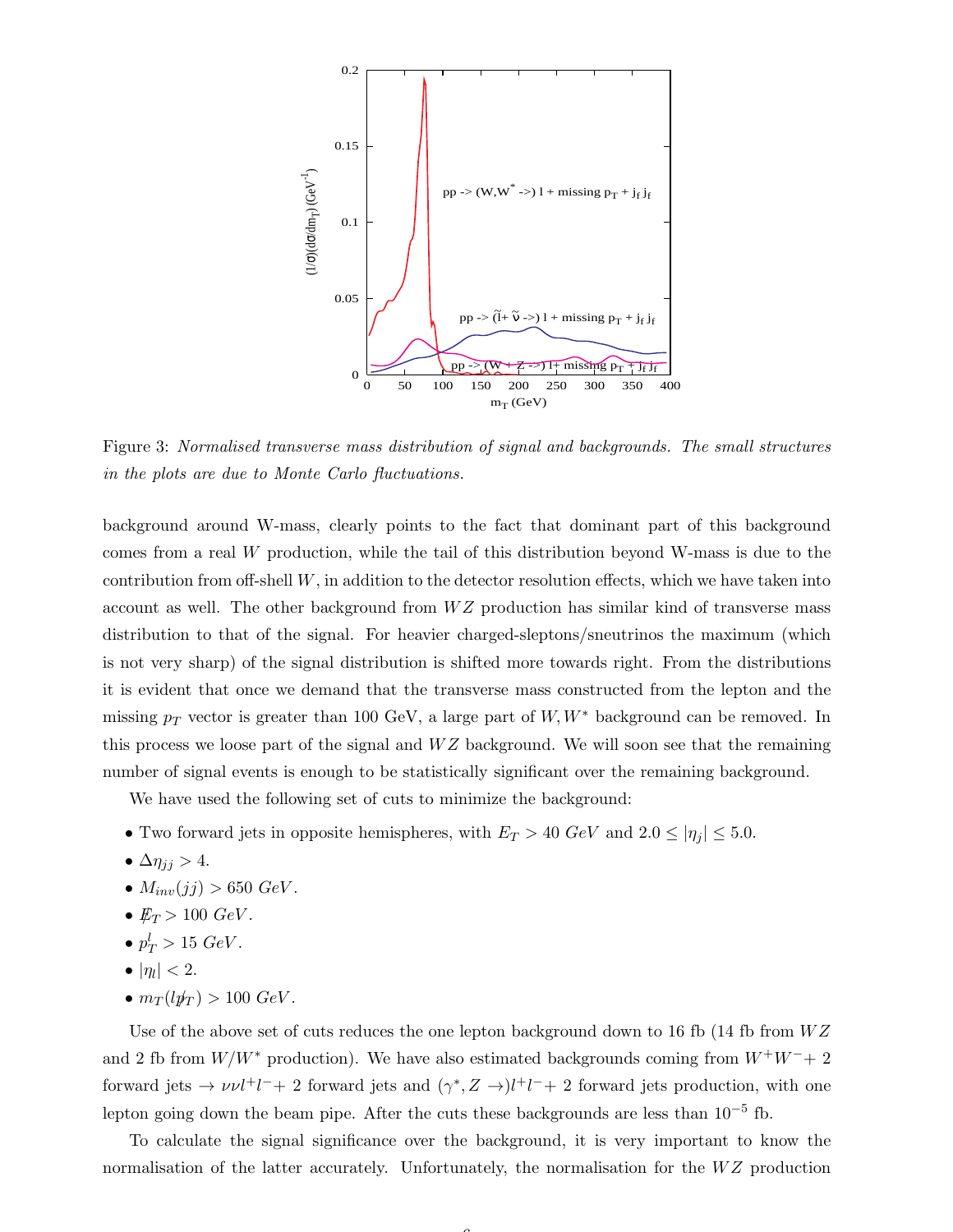

Figure 4: Lines of constant number of events in  $m_0 - m_{3/2}$  plane for  $\tan \beta = 10$  and  $\mu > 0$ . The shaded regions are constrained from theoretical and experimental considerations. On the upper x-axis the  $\tilde{l}_L$  masses are given for  $m_{3/2} = 30$  TeV. We have assumed 100fb<sup>-1</sup> for integrated luminosity.

associated with two forward jets is not known. One of the reasons is that we require that there is no jet activity in the central part of the detector, and to parametrise this kind of veto is beyond the perturbative QCD calculations. These issues have been discussed in detail in ref. [19]. Thus the exact normalisation has to be calculated from the LHC data itself. We just want to comment that this is possible in principle by estimating  $pp \to Z(\to e^+e^-)W(\to \mu\nu_\mu)+2$  forward jets events. From this three lepton final state we can get cross-section for one lepton final state by scaling with the appropriate branching ratios. Since the background cross-section is only of the leading order it depends strongly on the choice of the scale of  $\alpha_s$  and also on the factorization scale of the parton distribution functions. We have chosen the scale to be at min  $(p_T^{j_1})$  $\frac{j_1}{T}, p_T^{j_2}$  $T^{\frac{J2}{T}}$  when estimating the background. On the other hand for the signal the factorization scale for parton distribution functions has been chosen to be at the sum of the slepton masses we are producing.

We present the numbers of 1-lepton  $+ \not{E}_{T}$  2 forward-jets events in Fig. 4. We choose to present the contours of constant number of events in  $m_0 - m_{3/2}$  plane for tan  $\beta = 10$  and  $\mu > 0$ . Results are not very sensitive to the sign of  $\mu$ . As mentioned earlier, the interactions necessary to calculate the slepton pair production in VBF do not depend on any unknown SUSY parameters. As we are interested only in the first two generations of the sleptons, mixing of the left- and right-sleptons is not very important. One also needs the couplings of CP-even neutral Higgses to a pair of sleptons (which are somewhat model dependent) but we checked that those diagrams contribute little to the total cross-section. Thus, slepton pair production cross-section along with two forward jets depends mainly on the slepton masses. Increasing  $m_0$  will decrease the cross-section, while increasing  $m_{3/2}$ tends to increase the cross-section by decreasing the slepton masses. Let us now come to the decay of the sleptons. It has already been pointed out that changing the input parameters has little impact on the slepton branching ratios unless we are close to the kinematic limits. On the other hand, the decay kinematics depends somewhat on the parameters. As we increase  $m_{3/2}$ , the masses

 $\rightarrow$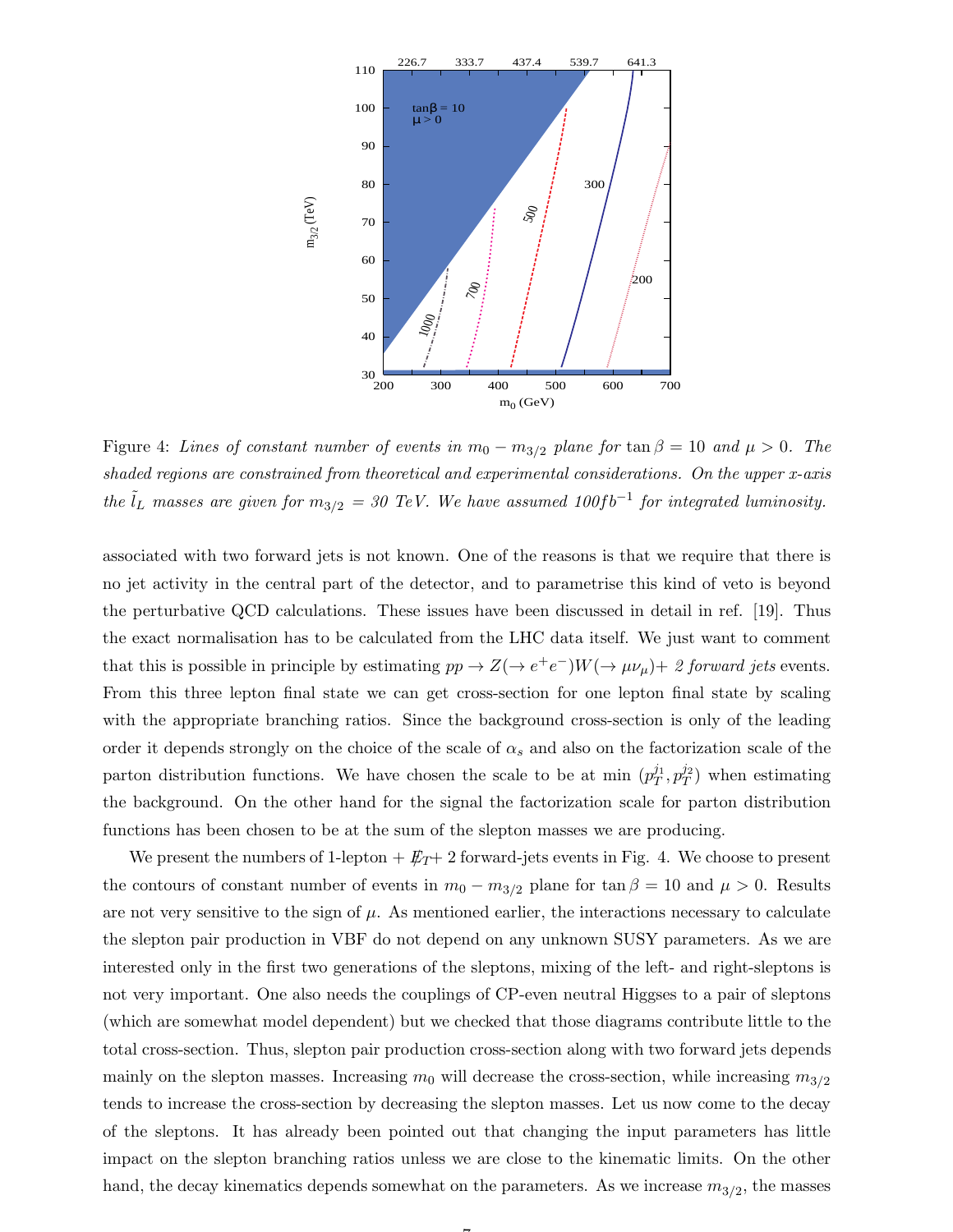of  $\chi_1^0$  and  $\chi_1^{\pm}$  increase and affect the two body decay kinematics. The resulting contours, for the number of events, closely resemble the contours of constant slepton masses. The  $\tilde{e}_L$  masses for  $m_{3/2} = 30$  TeV are also shown in the plot on the upper x-axis to indicate how the production cross-section falls with slepton mass. We want to point out that, from the Figure 4, it is evident that for large slepton masses the cross-section falls off quite slowly. This is in contrast with the Drell-Yan production of sleptons [20]. One can easily check from the plot that production crosssection  $(\tilde{\nu}_l \tilde{l}_L + \tilde{\nu}_l \tilde{\nu}_l + \tilde{l}_L \tilde{l}_L)$  is at the fb level for 500 GeV slepton masses after the suppression from branching ratios and kinematic cuts, while in the Drell-Yan case [20] the raw cross-section is of the order of 1 fb for a slepton mass of 500 GeV. This clarifies why we stick to the VBF channel for producing the slepton pairs. Indeed, for low mass sleptons, cross-section from direct production [20] is always an order of magnitude higher. However, the direct production cross-section falls quite fast with slepton mass. For slepton masses greater than 450 GeV, the VBF cross-section is larger than the direct one.

With 100  $fb^{-1}$  integrated luminosity, 16 fb of the SM background implies that one needs to have around 200 signal events for a  $5\sigma$  discovery and around 120 events for a  $3\sigma$  discovery. It is evident from the figure 4, that one can probe slepton masses up to 600 GeV which is quite remarkable. If we assume a 5% uncertainty in our estimated background (as we do not know the background normalisation accurately) and add this error with our estimated number of background events in quadrature [19], the above  $5\sigma$  mass limit goes down close to 450 GeV (in this case one needs nearly 450 events for the  $5\sigma$  discovery).

One could have one lepton signal in mSUGRA (and GMSB<sup>7</sup>) model as well. The dominant contribution comes from the production of  $\tilde{l}_L(\to l\chi_1^0)\tilde{\nu}(\to \nu\chi_1^0)$  and  $\chi_1^{\pm}(\to l\nu\chi_1^0)$   $\chi_2^0(\to \nu\nu\chi_1^0)$ associated with two forward jets. The cross-section can be as large as 6 fb for the former one for light sleptons, while the latter one can be of the order of 0.1 fb. The sum is comparable with the one lepton cross section in the AMSB scenario. Thus one might assume that our proposed signal cannot be used as some benchmark for this scenario. However, neutralinos and charginos in mSUGRA or GMSB, have a very distinct and clean  $3l + \not{E}_T$  signature coming from  $pp \to \chi_1^{\pm} (\to l\nu\chi_1^0) \chi_2^0 (\to l\bar{l}\chi_1^0)$ [22]. (This cross-section can be as high as 100 fb in regions of parameter space.) This is practically absent in the AMSB scenario. We have explicitly checked that in AMSB, the cross section of  $3l+E_T$ final state from chargino neutralino and slepton production and decay is always below  $10^{-2}$  fb level. The absence of this clean tri-lepton final state but appearance of  $1$  lepton  $+2$  forward jet signature clearly points to the 'AMSB' kind of SUSY breaking.

Moreover it is important to note that in the AMSB-like scenarios, lighter chargino has a comparatively long life time (unlike in mSUGRA and GMSB), and it may leave an ionized track in the detector before its decay. This issue has been discussed and exploited to dig out the signals of AMSB [14, 21]. In our analysis we have assumed that the chargino is almost invisible, but

<sup>&</sup>lt;sup>7</sup>We note that in the simplest GMSB model, over most of the parameter space  $\chi_1^0$  decays dominantly to a photon and a gravitino. This provides an additional method to discriminate between GMSB and AMSB.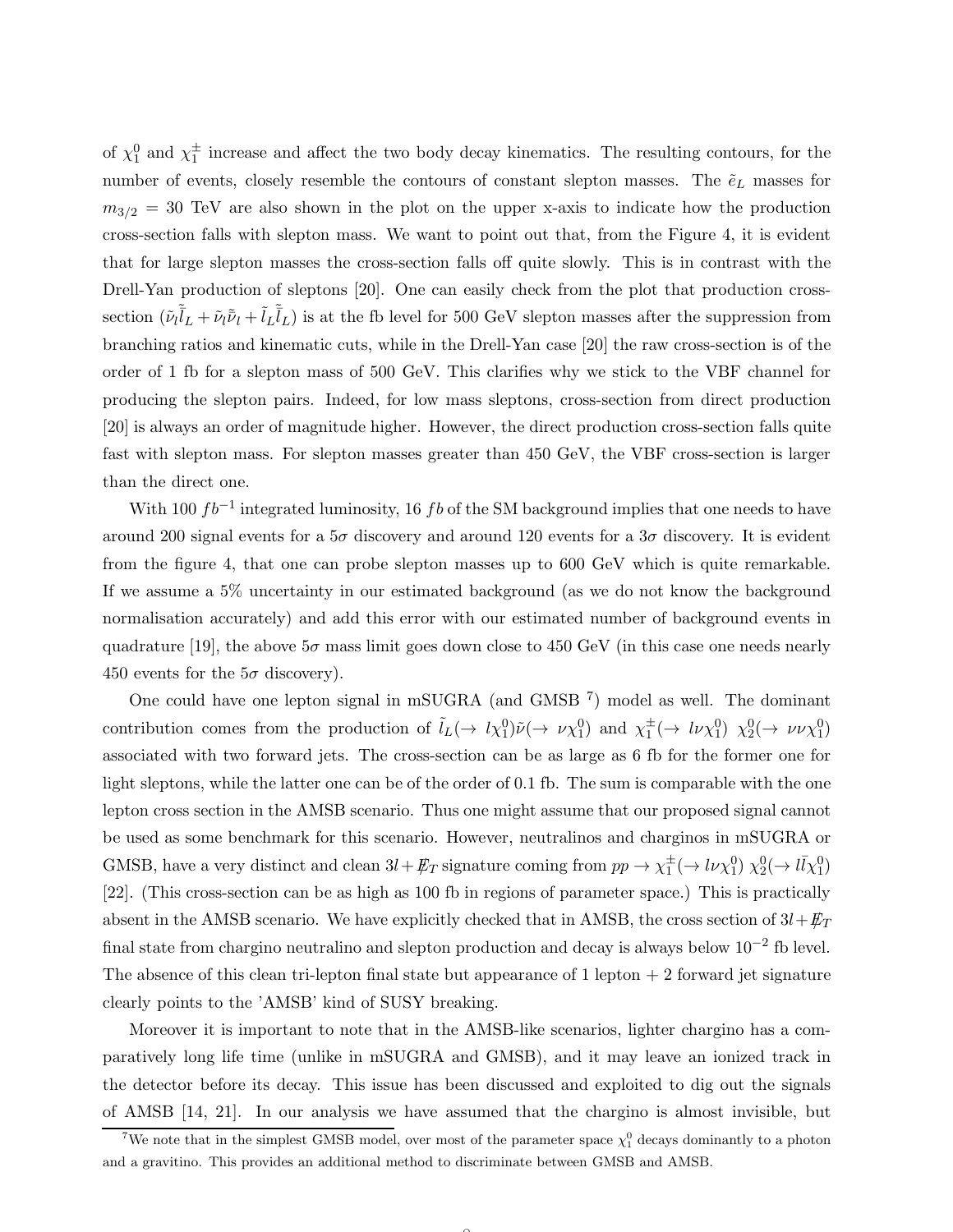detailed simulation in the context of AMSB search at LHC reveals [14] that identifying this kind of a macroscopic ionizing tracks is possible with high efficiency with off-line analysis of the data. In that case, our signal will indeed be free of any 'physics-background' and the mass reach will certainly improve beyond 600 GeV.

The shaded region parallel to the x-axis in the plot is ruled out from the direct chargino search at LEP [23]. Region shaded in the upper left corner of the figure is excluded from the consideration that in this region the lighter stau is the lightest supersymmetric particle which may not be desirable from cosmological considerations. There are also other constraints coming from the considerations of radiative decay of B-mesons and muon  $(g - 2)$  [24], and also from analyzing the nature of the vacuum due to the scalar sector of AMSB model [25]. We have not shown or considered them, but the effect of the constraints on the parameter space can be readily read from the given references. However, direct search experiments should not be biased by other experimental results, which may, furthermore, be model dependent. We want to stress that our proposed signal is unique and can provide a smoking gun signature of this kind of SUSY breaking at a hadronic collider like LHC over a large area of parameter space.

Furthermore, we emphasize that the signal we propose is characteristic of not only the minimal AMSB scenario but also to the other variants of this model, or any model with AMSB-like mass spectrum. The one lepton signature is an outcome of the invisibility of the chargino decay and mass spectrum of the model. Decay pattern of the  $\chi_1^{\pm}$ , along with its composition (also the composition of  $\chi_1^0$ ) are general features of the considered alternative AMSB models. In several variants of the AMSB type models, for the first two generations of sleptons  $\tilde{l}_L, \tilde{\nu}_l$  masses are not only close to each other, but they are heavier than the  $\chi_1^{\pm}$  or  $\chi_1^0$ . This ensures the previously discussed decay pattern and decay branching ratios for these particles.

To summarise, pair production of sleptons associated with two forward jets, and their decay to one lepton final state can be used at the LHC to look for a signal of anomaly mediated SUSY breaking model. We have analyzed the signal and background and have shown that up to large slepton masses one can have a very distinct signature of this model coming from the slepton pair production and decay. Our proposed signal not only characterizes the minimal model but also the other variants of AMSB.

Acknowledgments: Authors thank the Academy of Finland (project number 48787) for financial support.

## References

- [1] J. D. Bjorken, Phys. Rev. D47 101 (1993).
- [2] R.N. Cahn, S. Dawson, Phys. Lett. B136 196 (1984).
- [3] R. Godbole, S. Rindani, Z. Phys. C36 1987) 395. D. Rainwater, D. Zeppenfeld, Jour. High Energy Phys. 9712:005 (1997) ; D. Rainwater, D. Zeppenfeld, K. Hagiwara, Phys. Rev. D59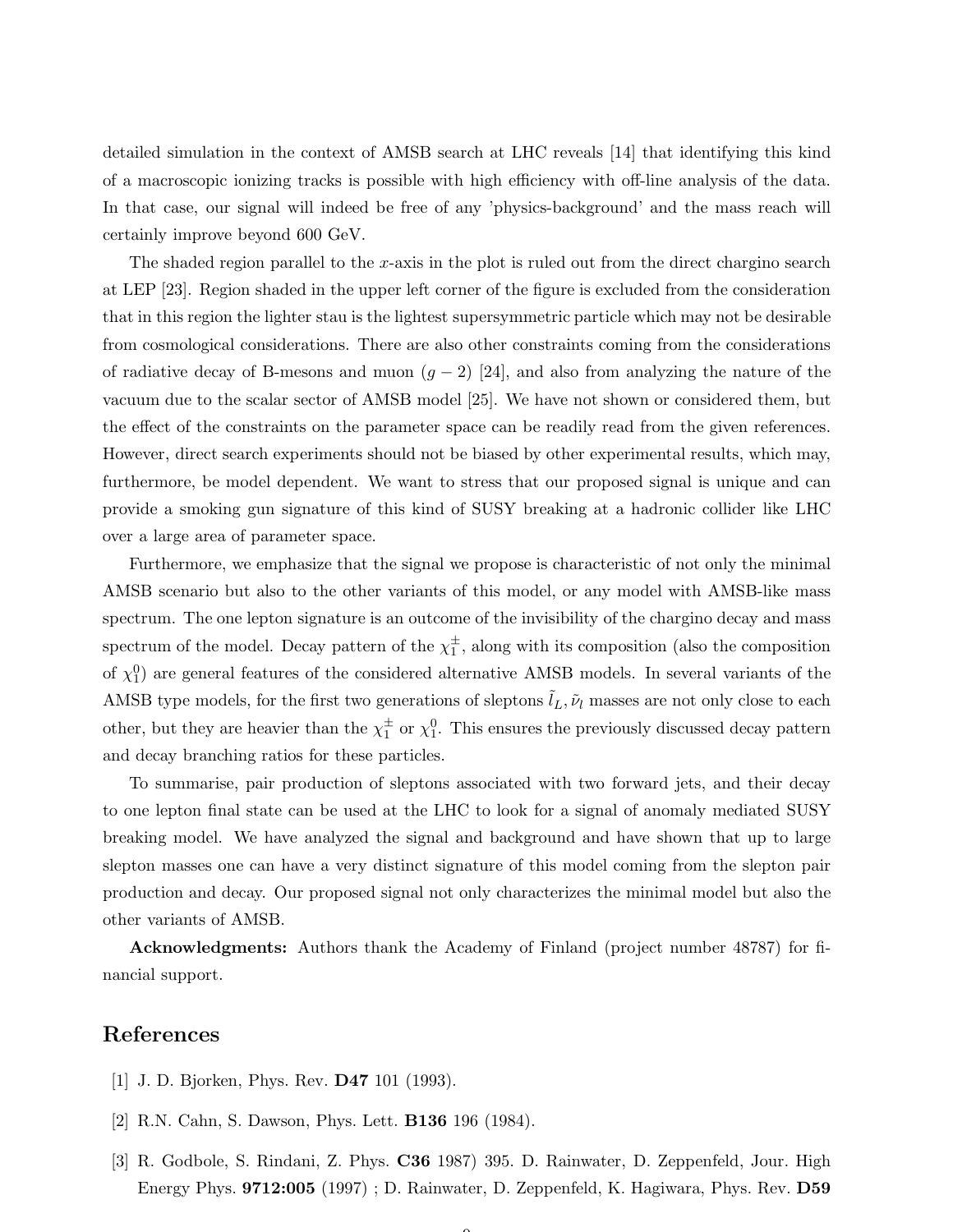010437 (1999); D. Rainwater, D. Zeppenfeld, Phys. Rev. D60 113004 (1999); T. Plehn, D. Rainwater, D. Zeppenfeld, Phys. Rev. D61 093005 (2000).

- [4] A. Datta, P. Konar, B. Mukhopadhyaya, Phys. Rev. D65 :055008 (2002), Phys. Rev. Lett. 88 181802 (2002) .
- [5] H. Baer et al., Phys. Rev. D49 3283 (1994).
- [6] See for example, M. Dittmar, hep–ex/990742; H. Baer, talk given at SUSY-2001 at Dubna, Russia: http://susy.dubna.ru/doc/baer.pdf.
- [7] L. Randall, R. Sundrum, Nucl. Phys. B557 79 (1999); G. Giudice, M. Luty, H. Murayama, R. Rattazzi, JHEP, 9812, 027 (1998) ; J.A. Bagger, T. Moroi, E. Poppitz, JHEP 0004, 009  $(2000).$
- [8] T. Gherghetta, G. Giudice, J. Wells, Nucl. Phys. B559 27 (1999); K. Huitu, J. Laamanen, P.N. Pandita, Phys. Rev. D65 115003 (2002).
- [9] D. K. Ghosh, P. Roy, S. Roy, JHEP 0008:031,2000; D. K. Ghosh, A. Kundu, P. Roy, S. Roy; Phys. Rev. D64 115001 (2001).
- [10] A. Pomarol, R. Rattazzi, Jour. High Energy Phys. 9905:013 (1999) ; E. Katz, Y. Shadmi, Y. Shirman, Jour. High Energy Phys. 9908: 015 (1999) ; M. Carena, K. Huitu, T. Kobayashi, Nucl. Phys. **B592** 164 (2001) and references therein.
- [11] C.H. Chen, M. Drees, J.F. Gunion, Phys. Rev. Lett. 76 2002 (1996) ; Phys. Rev. D55 330 (1997); hep–ph/9902309.
- [12] D. Choudhury, D.K. Ghosh, S. Roy, Nucl. Phys. B646 3 (2002); D. K. Ghosh, S. Moretti, G. Wilson, SNOWMASS-2001-P334, APS/DPF/DPB Summer Study on the Future of Particle Physics (Snowmass 2001).
- [13] H. Baer, J.K. Mizukoshi, X. Tata, Phys. Lett. B488 367 (2000); F. Paige, J. Wells, hep– ph/0001249.
- [14] A. J. Barr et al., hep–ph/0208214.
- [15] K. Hagiwara, H. Murayama, I. Watanabe, KEK Report 91-11, (1991).
- [16] H. Lai et al., Phys. Rev. **D55** 1280 (1997).
- [17] T. Stelzer, W.F. Long, Comput. Phys.Commun. 81 357 (1994).
- [18] E. Richter-Was, M. Sapinki, ATLAS note, (ATLAS-PHY-98-132); V. Drollinger, T. Mueller, R. Kinnunen, CMS note, (1999/001).

 $\overline{10}$ 

[19] O. Eboli, D. Zeppenfeld, Phys. Lett. B495 147 (2000).